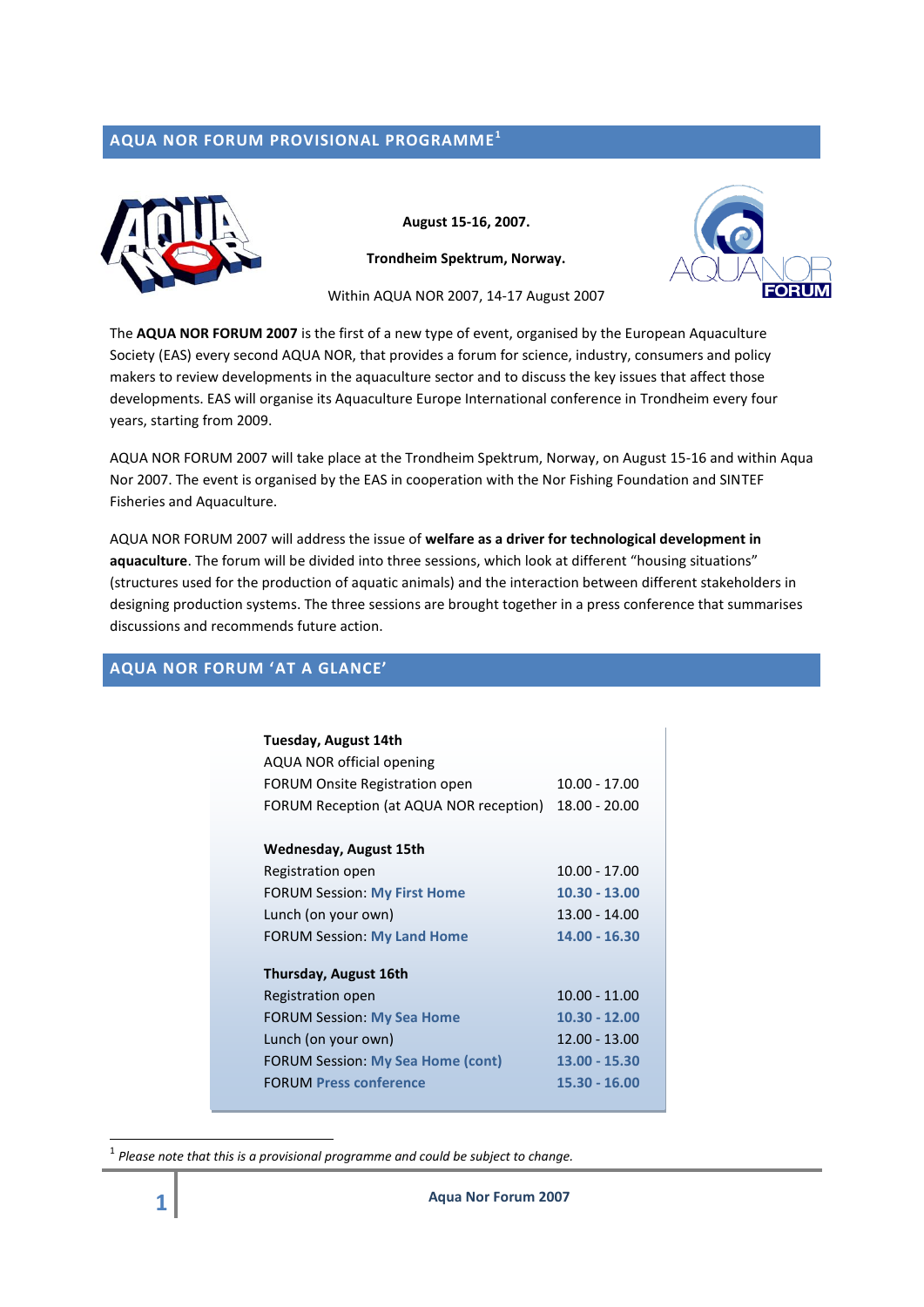# MY FIRST HOME - WEDNESDAY AUGUST 15<sup>TH</sup> 10.30-13.00

This session will address the specific environment of the seawater hatchery and nursery, where larval fish are fragile and require special husbandry. The session will start with an overview of the status of our knowledge of the welfare biology of the larval and juvenile stages of the most important species in European aquaculture. It will then develop issues related to welfare in the current production systems used in cold and warm water hatcheries and in current hatchery methods employed throughout Europe. A technology overview presenting needs and future trends will open the discussion.

#### **Session Moderator: Kjell-Inge Reitan, SINTEF, Norway**

Panel Members and contributions:

- Grete Bæverfjord, Akvaforsk, Norway Larval rearing issues The EU Finefish project
- Eamonn O'Brien, Skretting, The Netherlands Nutritional aspects related to fish welfare in marine fish hatcheries
- John Sweetman, Ecomarine Ltd, Greece Hatchery husbandry and critical stress points
- Gunvor Øie, SINTEF, Norway Future technology needs and possibilities

General discussion and concluding comments

# MY LAND HOME - WEDNESDAY AUGUST 15TH 14.00-16.30

This session will focus on land-based rearing units – both flow-through and recirculation aquaculture systems - that provide control of the environment, thus potentially reducing stress and favouring welfare. The session will include discussions on smoltification and smolt quality, as well as new knowledge on transport and stunning of farmed fish.

#### **Session Moderator: Sunil Kadri, University of Glasgow & Aquaculture Innovation, UK**

Panel Members and contributions:

- $\bullet$ Sunil Kadri – Specific considerations for fish welfare in land-based systems
- Hilde Toften, Fiskeriforskning, Norway Fresh water quality and its effects on smoltification
- William Harris, MariCal Inc., USA Smolt quality and subsequent seawater performance
- Jean-Paul Blancheton, IFREMER, France The special case of recirculation aquaculture systems (RAS)
- Hans van de Vis, Institute for Marine Resources and Ecosystem Studies, Wageningen University and Research Centre, the Netherlands - Transport and stunning of farmed fish: welfare and product quality aspects
- Adriaan Kole, Centre for Innovative Consumer Studies, Wageningen University and Research Centre, the Netherlands – Consumer perception of farmed fish and farmed fish production.

General discussion and concluding comments

Íп



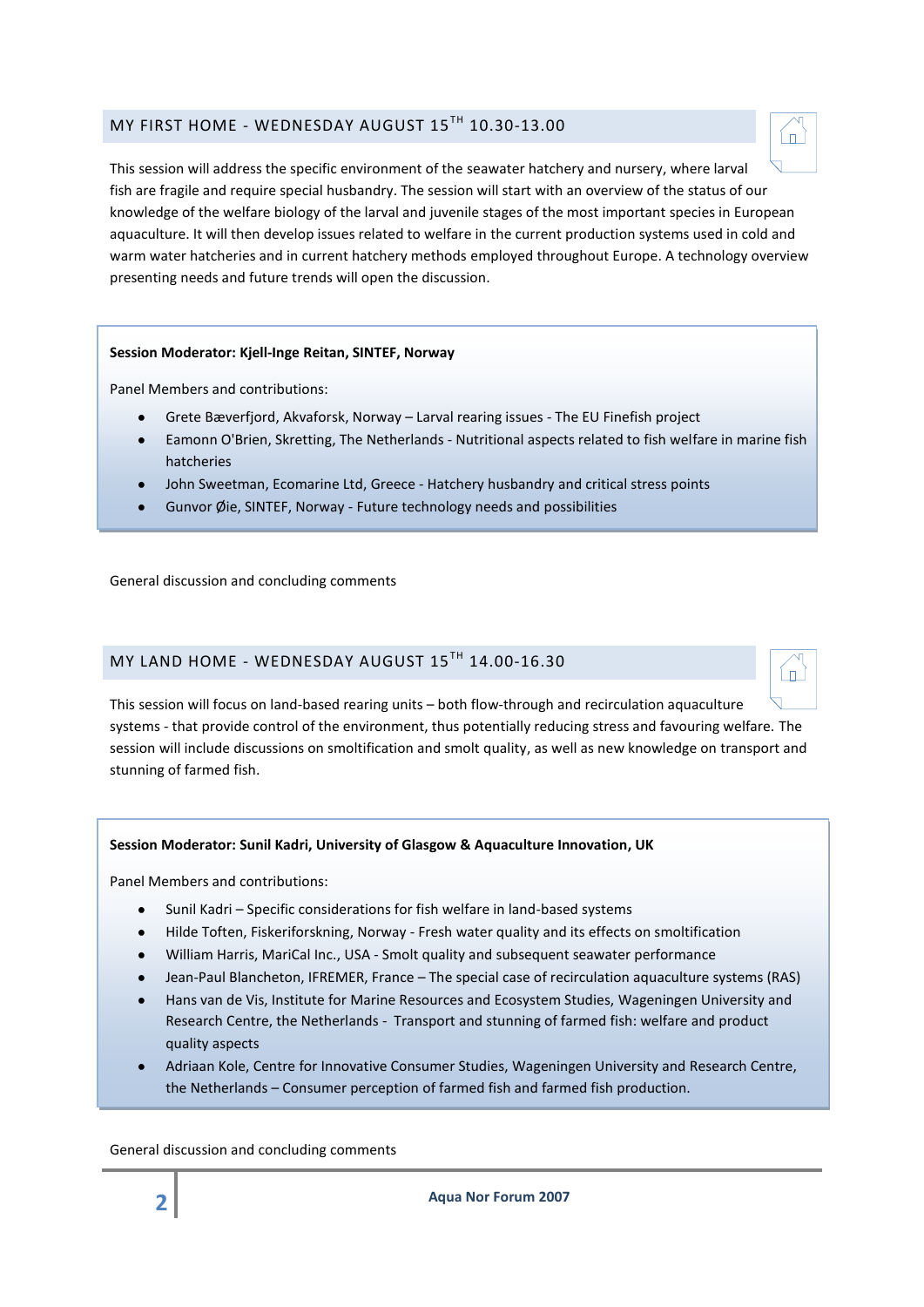# MY SEA HOME - THURSDAY AUGUST 16TH 10.30-12.00 AND 13.00-15.30



This will be an extended session, and will be split into two parts. The morning session will allow the panel members to present the key issues and the forum participants to have comments on these. After lunch, various contributors will present snapshots of more detailed issues, split into two areas - the technological challenges related to improving welfare conditions in fish containment systems (notably concerning sea cages and their management) and how welfare can be optimized in handling operations, such as grading, transport and harvesting.

### **Session Moderator: Alexandra Neyts, Norwegian University of Science and Technology, Norway**

Panel Members:

- Gier Lasse Taranger, Institute of Marine Research, Norway welfare biology in sea cage aquaculture
- Bob Waller, Freedom Foods, UK Profit through welfare
- Kjell Maroni, Norwegian Seafood Federation (Aquaculture) and the Federation of European Aquaculture Producers, FEAP - Overview over technological challenges in sea cage welfare
- Mary Ellen Walling, BC Salmon Farmers Association, Canada Communication of welfare issues from the producer organisation to wider stakeholders

#### Lunch (on your own)

#### **Optimising welfare in fish containment systems**

Contributions:

- Arne Fredheim, SINTEF, Norway New concepts in cage technology, based on multi-disciplinary research
- Olav Brekk, Marine Harvest, Norway Rearing environment, monitoring and welfare challenges in commercial sea cages
- Trond Lysklætt, Aqualine, Norway New cage design features
- Patrick Dempster, Akva Group, Norway the development of control and automation devices for  $\bullet$ the optimisation of welfare in sea cage and open ocean aquaculture

#### General discussion

#### **Optimising welfare in handling operations**

Contributions:

- Welfare technology in the pre-slaughtering phase Kjell Midling, Fiskeriforskning, Norway
- Optimising welfare for routine handling in commercial production Sinan Toplu, Bio-Sis, Turkey
- Ian Armstrong, Sølvtrans AS and Nevis Marine Ltd., UK Closed valve wellboat harvesting in Scotland  $\bullet$ to Freedom Food standards

General discussion and concluding comments

# AQUA NOR FORUM PRESS CONFERENCE THURSDAY AUGUST 16TH 15.30 - 16.00

The session moderators will join the organizers for a press conference (for the aquaculture and general press representatives present in Aqua Nor) to present the outcomes of the forum and answer questions related to it.